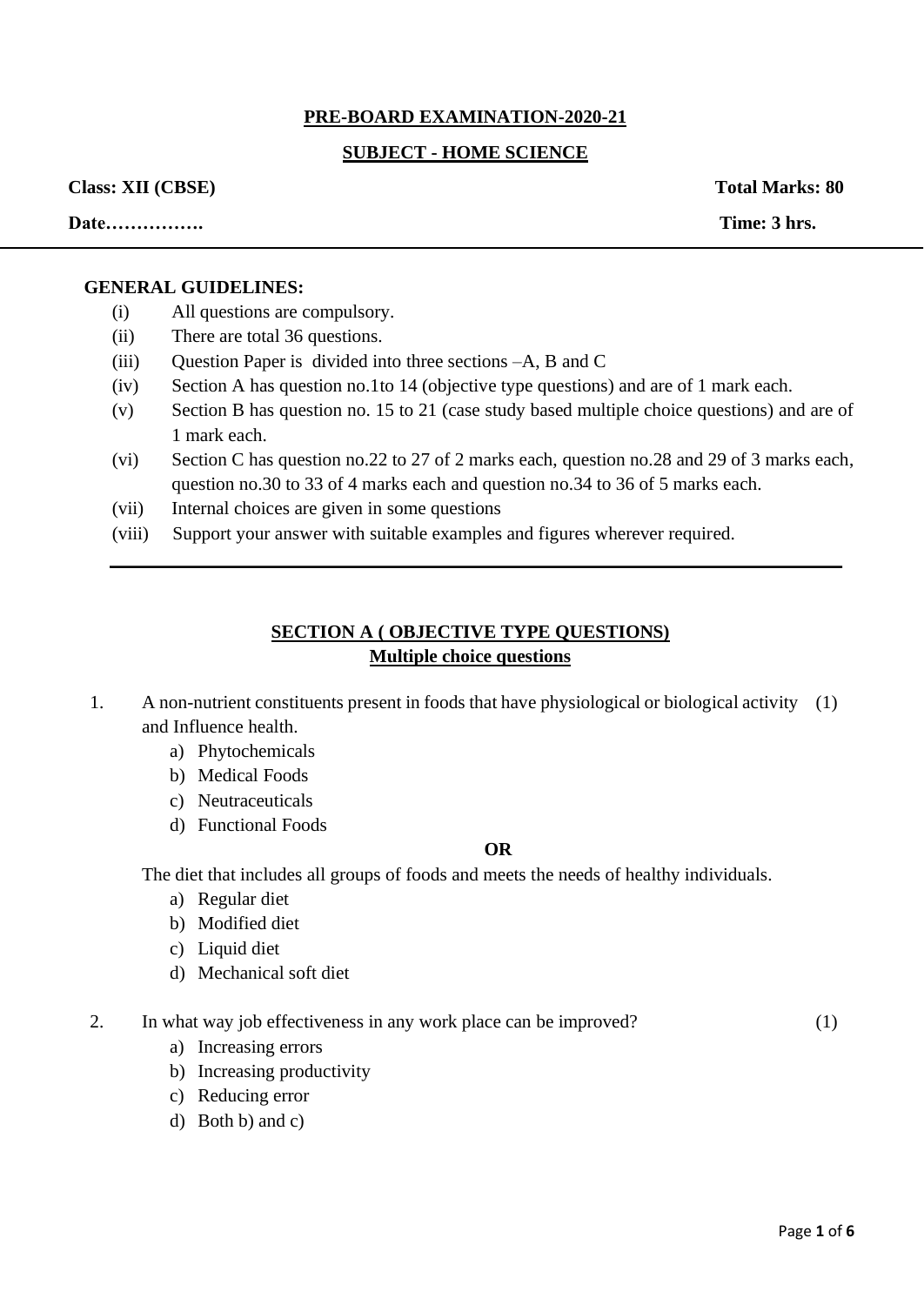- 3. These are products prepared by mixing and processing of individual ingredients to result (1) in relatively shelf stable food products.
	- a) Formulated food
	- b) Food derivatives
	- c) Functional foods
	- d) Medical foods

4. You got a job in hotel and your responsibility is to welcomes guests upon arrival and (1) escorts them to the registration desk. You must be appointed as

- a) Bell Captain
- b) Doorman
- c) Receptionist
- d) Lobby Manager

## **OR**

A *\_\_\_\_\_\_\_*provides services like a hotel and provides parking facility near the room or a room door that opens out onto the parking lot.

- a) Furnished camp
- b) Motel
- c) Lodge
- d) Resort
- 5. **\_\_\_\_\_\_**is a combination of the usage of different communication methods and materials (1) such as meetings, tours, newspaper articles, leaflets and exhibitions about a theme for a predefined period of time.
	- a) Symposium
	- b) Campaign
	- c) Biennale
	- d) Huddle
- 6. Match the following-
	- A) High Risk food i) Canning
	- B) Food derivatives ii) Probiotics
	- C) Functional foods iii) Hydrogenation
	- D) Nicolas Appert iv) Protein rich food

Pick the correct options

- a) A ii, B iv, C I, D iii
- b) A i, B ii, C iii, D iv
- c) A iv, B iii, C ii, D i
- d) A i, B iv, C iii, D ii
- 7. People who carry this organism, contaminate food if they touch these places on body (1)while food handling.
	- a) Lactobacillus rhamnosus
	- b) Saccharomyces boulardii.
	- c) Staphylococcus aureus.
	- d) Lactobacillus reuteri

(1)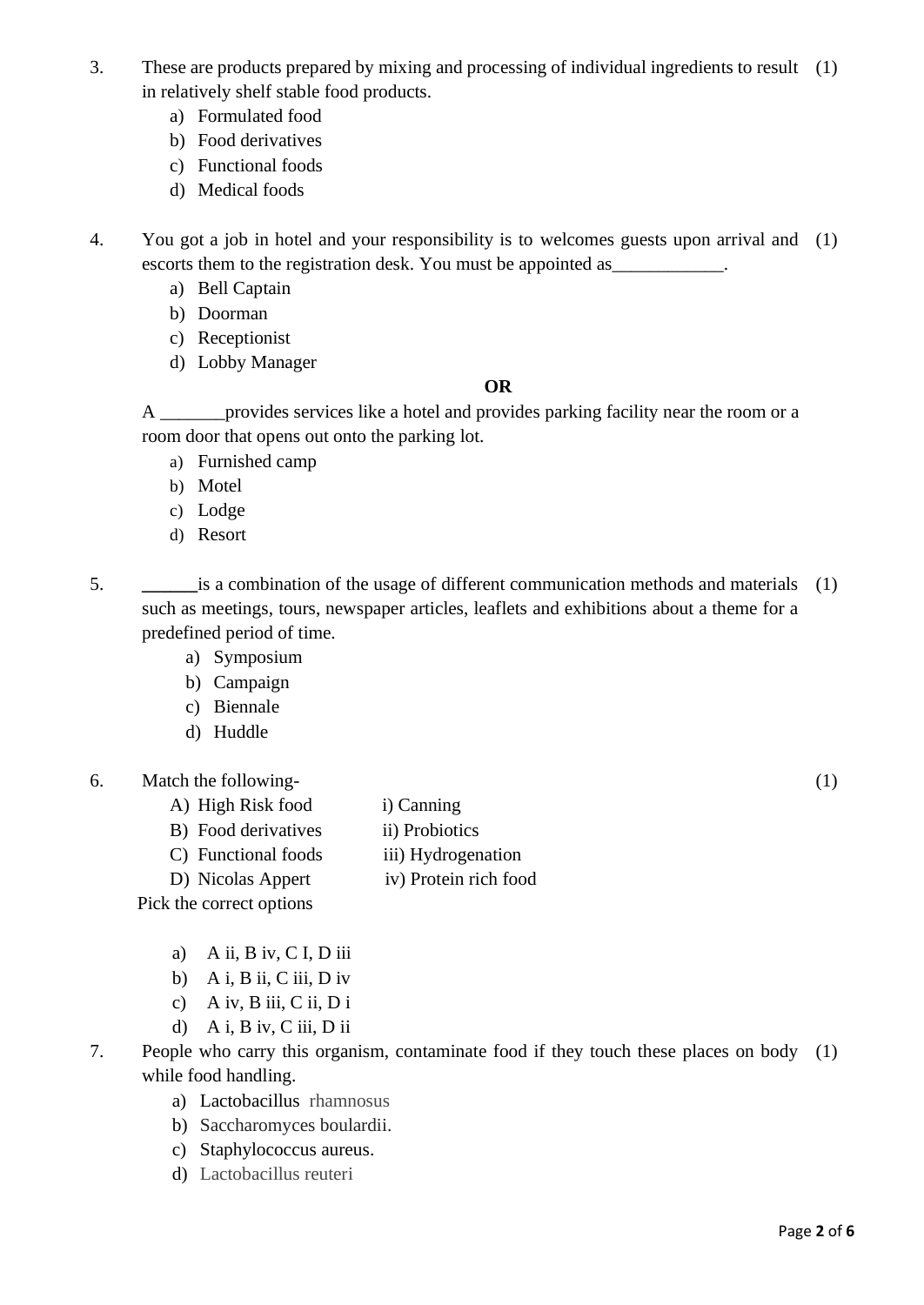- 8. This stage consists of providing various services as per the guest's requirements, ensuring (1) security of the guest and coordination of various guest services.
	- a) Occupancy
	- b) Arrival stage
	- c) Pre-arrival stage
	- d) Departure

# **Fill in the blanks**

- 9. In September 2004, India launched \_\_\_\_\_\_ which was the first Indian satellite built (1) exclusively to serve the educational sector.
- 10. \_\_\_\_\_\_\_\_\_\_ is a management concept whereby companies integrate social and environmental concerns in their business operations and interactions with their stakeholders. (1)
- 11. Identify the craft and name the state in which it is practiced. (1)



**OR**

What is the meaning of this symbol of occupational hazards?



12. Neha has to buy gold for her daughter's marriage. Which standardized mark she should (1) check on the gold jewellery?

|  | What is the full form of SEWA |  |  |
|--|-------------------------------|--|--|
|--|-------------------------------|--|--|

14. Who are the beneficiaries of non-formal education under ICDS (1)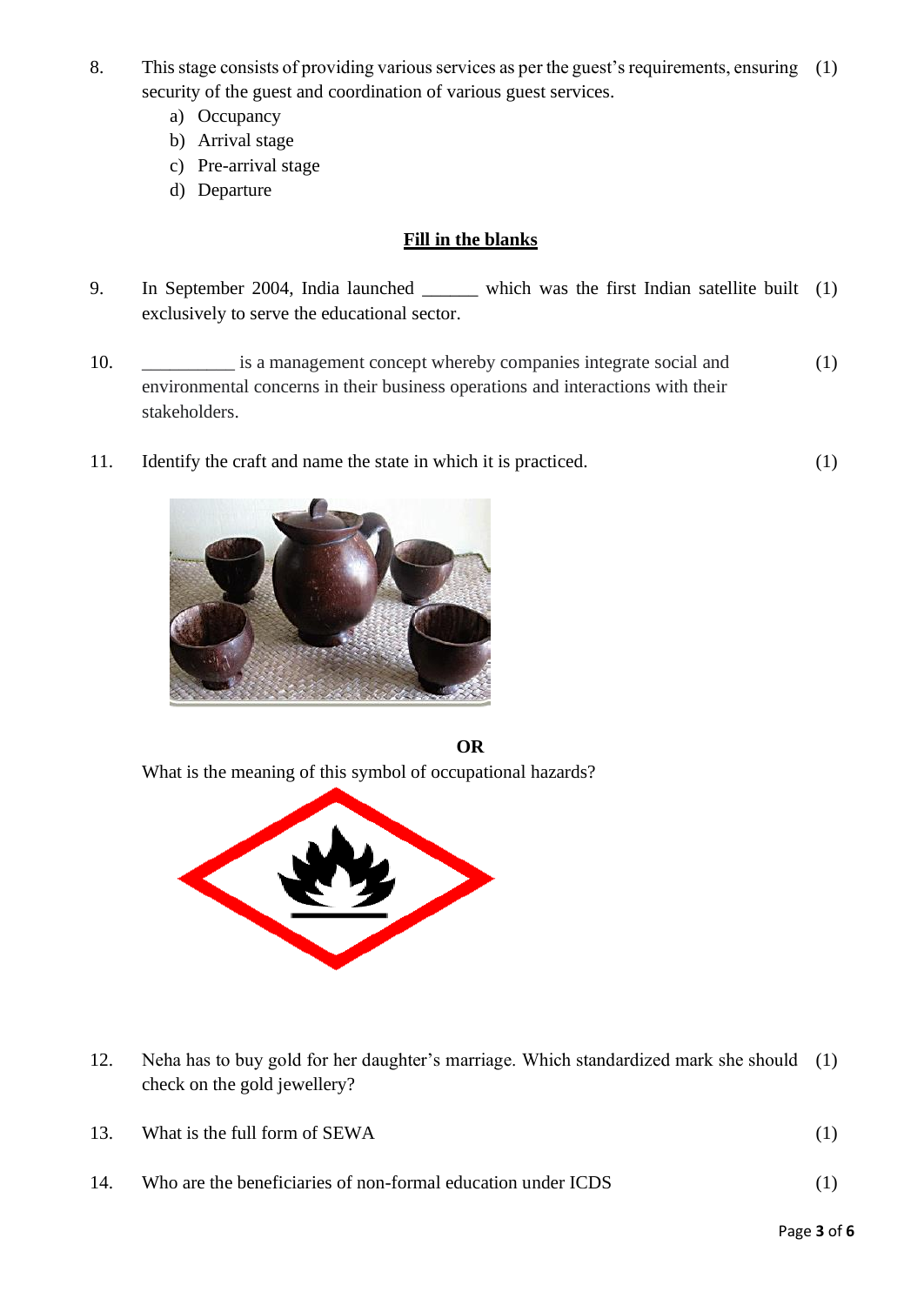List any two substitute child care

## **SECTION B (CASE STUDY BASED QUESTIONS )**

If the diet is deficient in energy and protein content it is also likely to contain inadequate amounts of other nutrients especially micronutrients viz. minerals and vitamins.

- The term "hidden hunger" is used to refer to micronutrient deficiency.
- The deficiencies of iron, vitamin A, iodine, zinc are of major public health concern.
- In addition, there is growing concern about deficiency of vitamin B12, folic acid, calcium, vitamin D and riboflavin.
- 15. Some of labourer's children in the age group of 2-3 years living in resettlement colony  $(1)$ are grossly underweight with wrinkled skin looks like a skeleton. Identify the disease suffering from?
	- a) Marasmus
	- b) Kwarshiorker
	- c) Tetanus
	- d) Rickets
- 16. \_\_\_\_\_\_occurs when hemoglobin production is considerably reduced and it results in low (1) levels of hemoglobin in blood.
	- a) IDA
	- b) VAD
	- c) IDD
	- d) PEM

17. Which vitamin deficiency is associated with night blindness? (1)

- a) Vitamin C
- b) Vitamin A
- c) Thiamine
- d) Niacin
- 18. It is caused by insufficient intake of the macronutrients
	- a) Iron deficiency anemia
	- b) Protein Energy Malnutrition
	- c) Vitamin deficiencies
	- d) Goitre and Cretinism

Certain basic colour schemes are used as guides for combining colours. A colour scheme merely suggests the hues that can be combined; the values and intensities of the hue and the quantities of each to be used are the decisions taken by the designer or the consumer. Colour schemes are best studied with reference to the Colour Wheel.

Colour Schemes can be discussed in two groups: Related and Contrasting.

(1)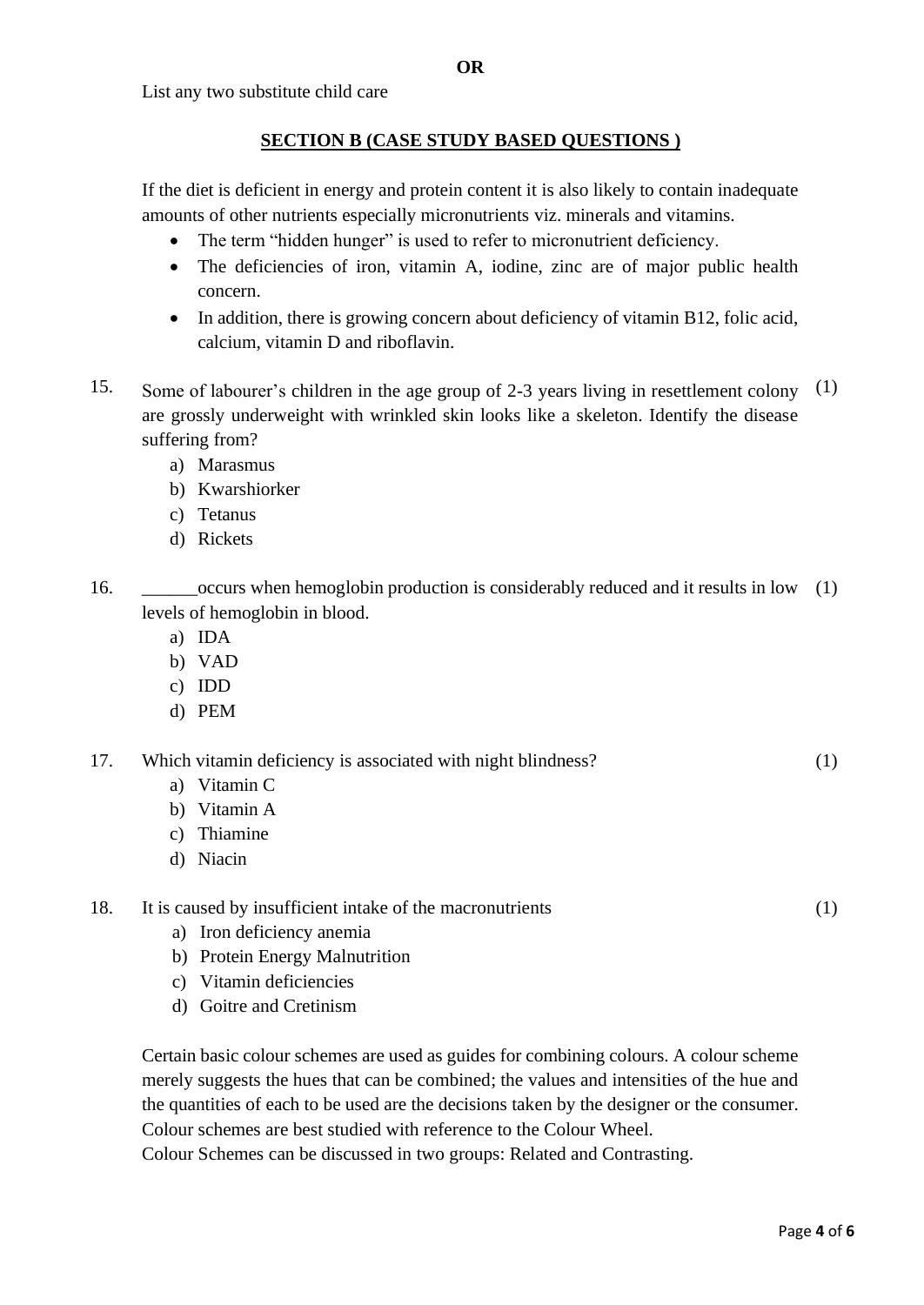- 19. \_\_\_\_\_refers to a color combination using two or three hues that lie side by side on the (1) colour wheel.
	- a) Analogous harmony
	- b) Mono chromatic harmony
	- c) Complementary harmony
	- d) Accented neutral

20. \_\_\_\_\_describe lightness or darkness of a hue which is referred as tint or shade. a) Value b) Chroma (1)

- c) Intensity
- d) Spectrum

21. A colour which lacks hues such as white, black and grey is known as (1)

- a) Chromatic
- b) Achromatic
- c) Shades
- d) Values

### **SECTION C**

| 22. | Write any two government initiatives in favour of women? |  |
|-----|----------------------------------------------------------|--|
|     |                                                          |  |

What do you understand by the terms sex and gender

- 23. Name two strategies that can be adopted to combat public nutrition problems. Which one (2) is more expensive and narrow scope of coverage? Give any one reason to support your answer.
- 24. Write the responsibilities of any two members of the housekeeping department of a hotel. (2) **OR**

What is the importance of 'Front Office' in a hotel?

| 25.<br>What are the essential features of Development Communication? | (2) |
|----------------------------------------------------------------------|-----|
|----------------------------------------------------------------------|-----|

- 26. What are the four factors which affect the process of cleaning of fabrics? (2)
- 27. When was the first SOS village set up in India? Which children are eligible for admission to an SOS children's village? (2)
- 28. Keeping elements of design in mind, give four suggestions for choosing a dress for a (3) short and fat girl.
- 29. Describe any two programmes operating in our country each for youth and elderly. (3)

**OR** 

Describe the knowledge and skills you will need in order to pursue a career in management of institutions and programmes for children/ youth/elderly.